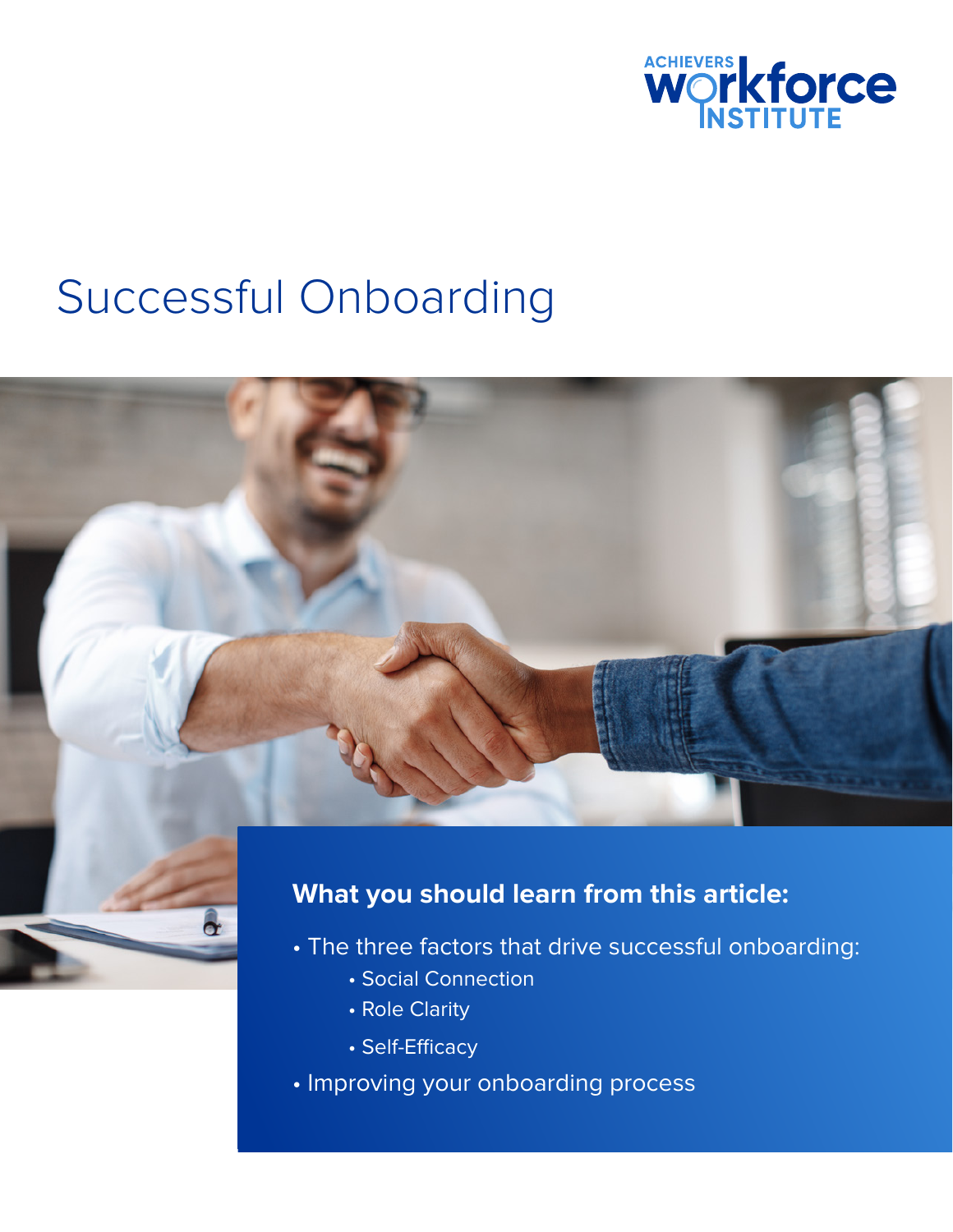## **INTRODUCTION**

Onboarding sets the stage for an employee's thoughts and feelings about an organization. In fact, many employees decide to leave an organization within the first 6 months (Maurer, 2015), making onboarding vital for retention. In addition, employees today are more mobile than before, so onboarding has become a common occurrence (Bauer, Bodner, Erdogan, Truxillo, & Tucker, 2007).

According to Bauer et al. (2007), new hires want to reduce uncertainty when starting a new role. To do so, they seek out information and the knowledge they need for the role and about the organization by engaging in organizational socialization tactics, so they can shift from "outsider" to "insider" (Bauer et al., 2007). In Bauer's et al.'s (2007) meta-analysis, three aspects: role clarity (understanding one's role and responsibilities), self-efficacy (believing in oneself to complete tasks and goals), and social acceptance (being incorporated into the social fabric of the organization) were associated with seeking information and organizational socialization. Ensuring that employees have role clarity, self-efficacy, and social acceptance results in positive work outcomes such as increased performance, job satisfaction, commitment, and less turnover, due to a successful adjustment.

So, how can we increase role clarity, self-efficacy and social acceptance to ensure an effective onboarding experience and subsequent positive on-the-job behaviours?

## **WHAT SHOULD A MANAGER DO?**

Research has found that social networks and building relationships are vital for employees to thrive when adjusting to a new work environment. The social relationships between people provide a sense of belonging and connection, and also give employees insight into the workplace culture and resources. In fact, Bauer et al. (2007) found that social connections are associated with role clarity and self-efficacy. Researchers stated, "Facilitating interpersonal relations among workers has major effects on how well newcomers integrate into the organization. In addition … relationships have a huge influence on what they can do (performance) and how they feel (satisfaction) toward the organization," (Korte & Lin, 2013, p. 425), demonstrating the multitude of positive effects of social connections.

# **HOW CAN WE FACILIATE SOCIAL CONNECTION?**

An important social connection is the one between the employee and their manager. Klinghoffer, Young, and Xue (2018) found that when employees had one-on-ones with their manager, there were positive results: employees had a greater social network, higher quality meetings, and better collaboration than those who did not have a one-on-one. Other research found that manager support was associated with role clarity (Ellis, Nifadkar, Bauer, & Erdogan, 2017).

Building social connections between coworkers right away is an important contributor to an employee's later success and retention within their organization. Increasing proximity, familiarity, and similarity between individuals, as well as encouraging self-disclosure, improves the chances of people becoming friends and connecting (Friedman, 2014). Organizations should host events that highlight common interests, such as sports, or going to a museum, which give employees an opportunity to bond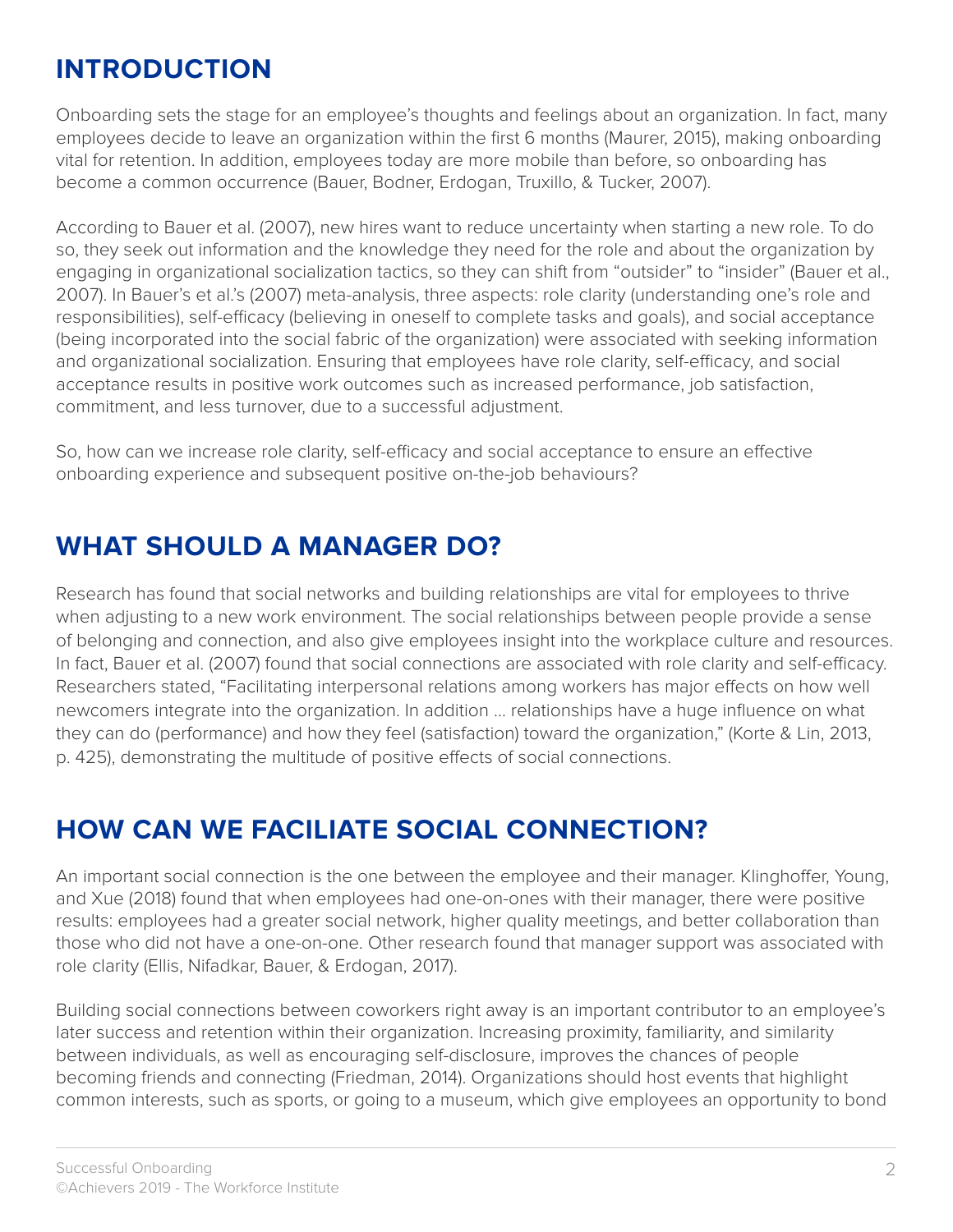over their shared interest. These activities also give employees a chance to share information (selfdisclosure), which leads to bonding with others. Naturally, activities also increase both the similarity and familiarity between employees. Events where employees are divided into groups, such as a trivia game with randomly assigned teams, may have more success as employees are encouraged to mingle with new people. In addition, it is important to highlight an employee's interests during introductions so that employees can bond over similar interests. To help facilitate this, you might even consider asking new hires to complete a hobbies survey to gain more insight into their background. If possible, a new employee's first project should be something collaborative, as this can help them gain connections with others (Friedman, 2014).

Having a buddy or mentor to help the new employee onboard is also an effective tactic to increase social connection (Balali, Steinmacher, Annamalai, Sarma, & Gerosa, 2018). Receiving an internal "partner" can help the new employee adapt to the culture of the organization and also better understand their role. However, according to Balali et al. (2018), when assisting newcomers, mentors may also encounter barriers that interfere with their effectiveness. When researchers interviewed both newcomers and mentors to identify issues in the onboarding process, one issue mentioned by a mentor was, "Not having a formal procedure for introducing the community," which would be imperative based on the research on friendships and social network at work. Both the mentor and mentee had difficulties knowing their responsibilities, and that the extent of the mentor's interpersonal skills affected the onboarding process. In addition, mentors specified a variety of issues with coaching new employees – such as "adjusting interaction style to different mentees' personality," or "difficulty to keep the mentees engaged," (Balali et al., 2018, p. 691). Thus, it seems that in theory, having a buddy or mentor is a good idea, but it is important to ensure a good match, and that the mentor has all the information they need to help the newcomer (e.g., how to introduce them to others, what the new hire should be doing, etc.)

# **ROLE CLARITY & SELF-EFFICACY**

Although building social networks affects all three factors contributing to successful onboarding, below are other ways to address role clarity and self-efficacy. Some questions to ask yourself is:

#### **Does the newcomer know what they should be doing and what is expected of them? (role clarity) (Reuteler, 2017).**

- When onboarding employees, share company cultural norms with employees as soon as possible. This helps with role clarity.
- Although training is important for new employees, assign a project to employees in their first week (Gallo, 2010). This not only gives employees an idea of what they will be working on but can also make them feel valued.

#### **Do you have a process to ensure newcomers are receiving feedback and learning new skills (self-efficacy)? (Reuteler, 2017).**

- Check in with new employees about how they are doing
- Ensure employees have the proper resources from day one (Klinghoffer, Young, & Xue, 2018). This can help them develop confidence and self-efficacy in their role.

#### **To Sum Up:**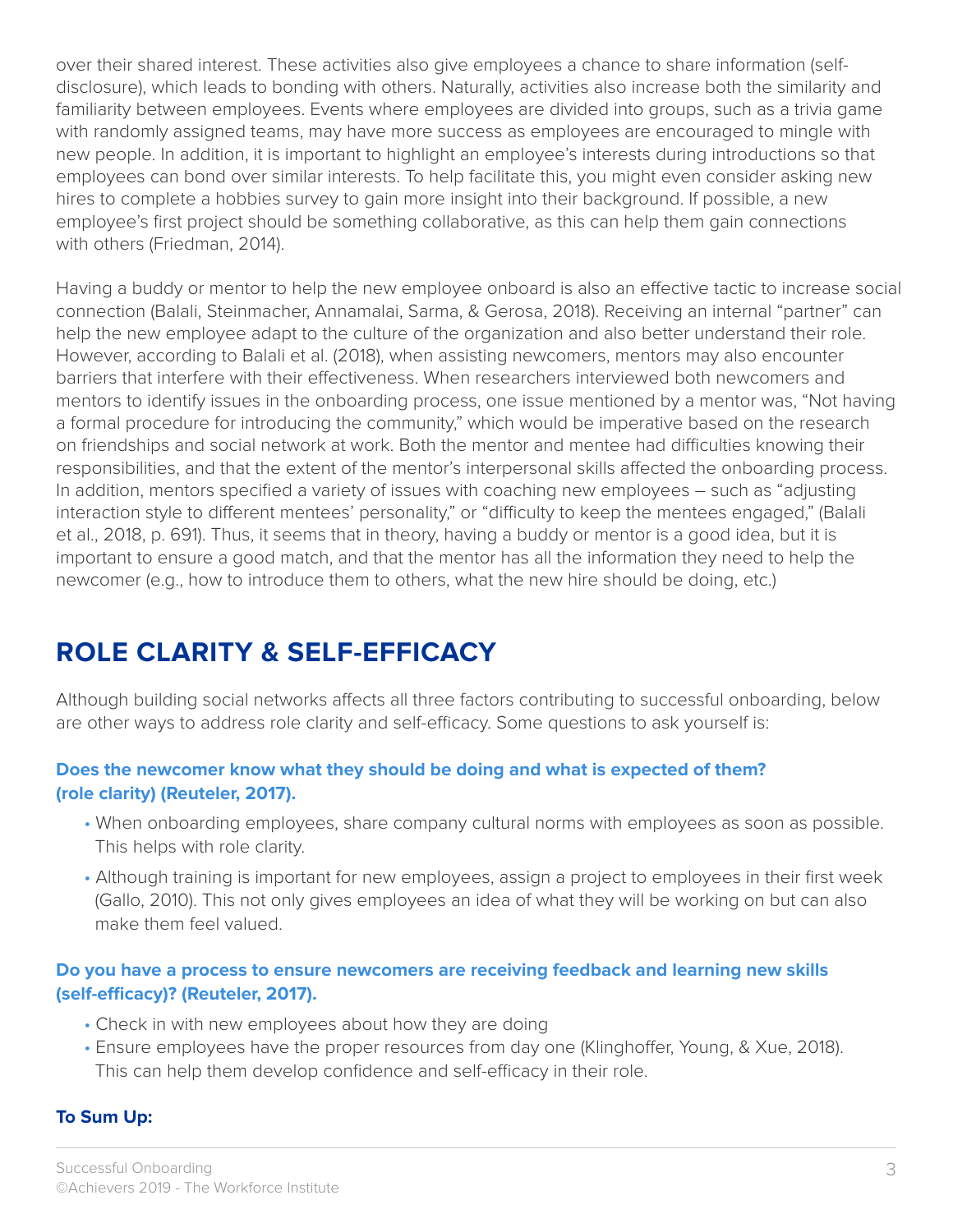- **1.** Facilitate a new hire's adjustment to their position and organization by reducing uncertainty through role clarity, self-efficacy and social acceptance.
- **2.** Social interaction is imperative to help an employee adapt. It will help with social acceptance, role clarity and self-efficacy.
	- Provide manager one-on-ones and social support
	- Increase proximity, familiarity, similarity and opportunities for self-disclosure between coworkers
		- Plan work events where employees are encouraged to meet new people
		- Have new hires complete a hobbies survey
	- Mentorship/Buddy Program
		- Ensure that the mentor is equipped to help the newcomer
- **3.** Make sure the newcomer knows what is expected of them, (i.e. what their role is) and that they are given learning opportunities and feedback (self-efficacy).

### **CONCLUSION**

Onboarding employees is an important process that can determine the outcome of the new hire. Will they leave? Will they be satisfied? Engaged? Employees need role clarity, self-efficacy and social acceptance in order to mitigate the uncertainty associated with starting a new job. Social connections – manager support, friendships, mentorships – have huge implications for making the onboarding process successful by helping employees gain role clarity, self-efficacy, and social acceptance (Bauer et al., 2017).